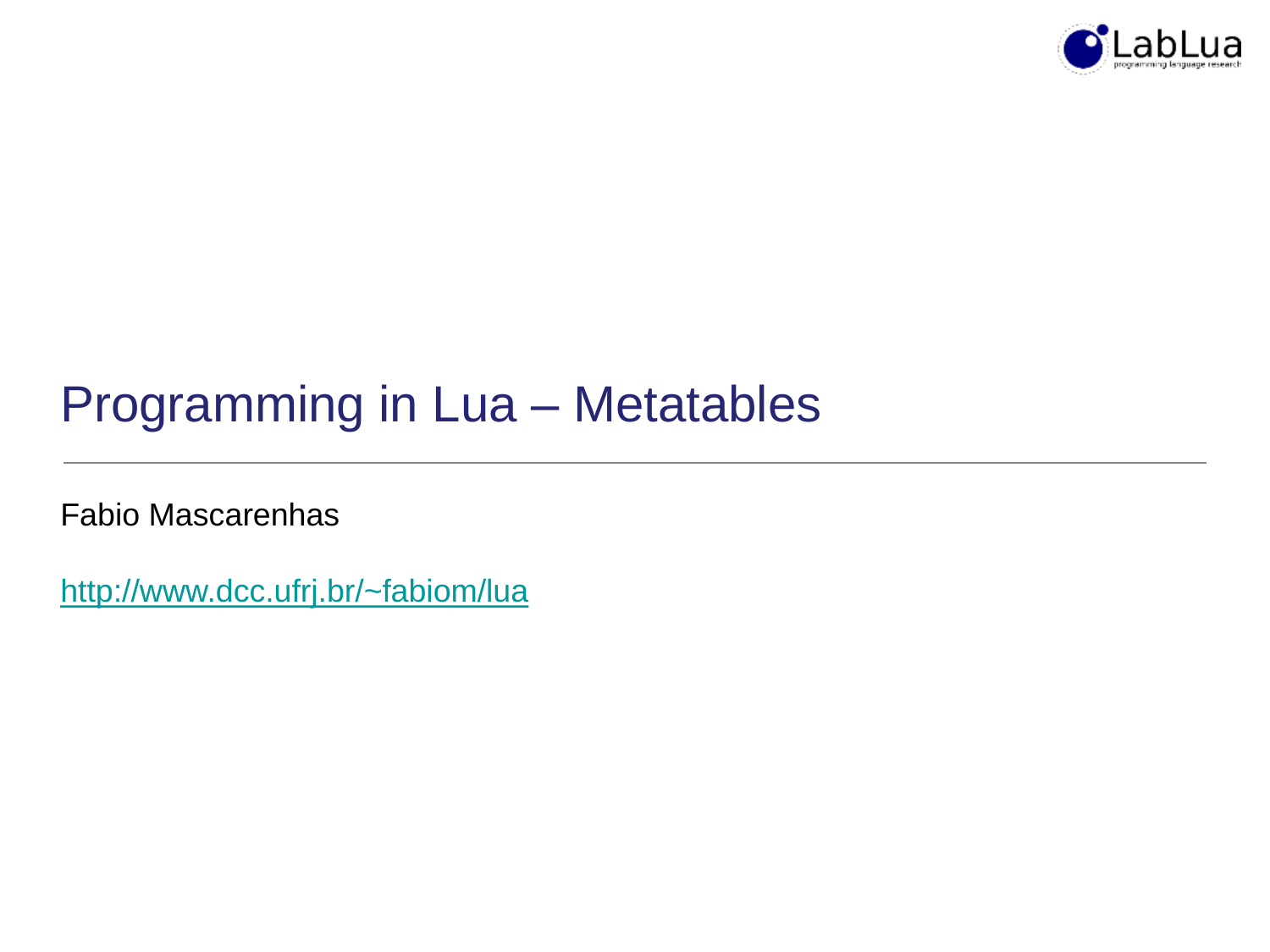

#### **Metatables**

- A *metatable* modifies the behavior of another table; by setting a metatable with appropriate fields, you can:
	- Use arithmetic, concatenation, and relational operators
	- Override the behavior of  $==, \sim=,$  and # operators
	- Override the behavior of the tostring, pairs, and ipairs built-in functions
	- Provide values for missing fields and intercept the creation of new fields
	- Call a table as a function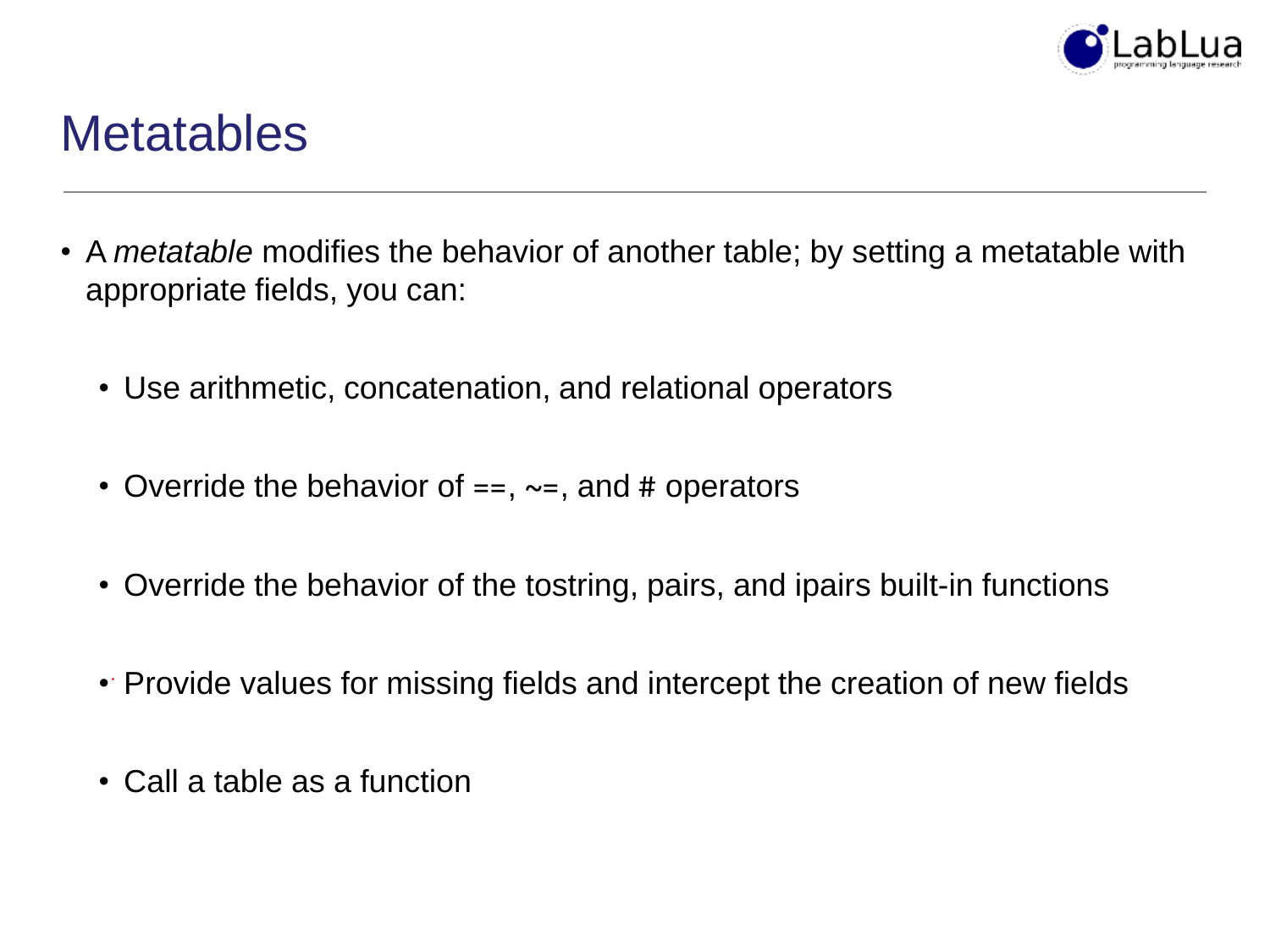

### Scope of metatables

- Each table can have its own metatable, which will modify just the behavior of that single table
- But several tables can share a single metatable, so they will all have similar behavior  $\rightarrow$  the usual application: createment data types
- The built-in function setmetatable changes the metatable of a table, and returns the table
- The built-in function getmetatable returns the metatable of a table (or nil if it does not have one)
- It is not good programming style to modify a metatable after assigning it to a table, as this may impact performance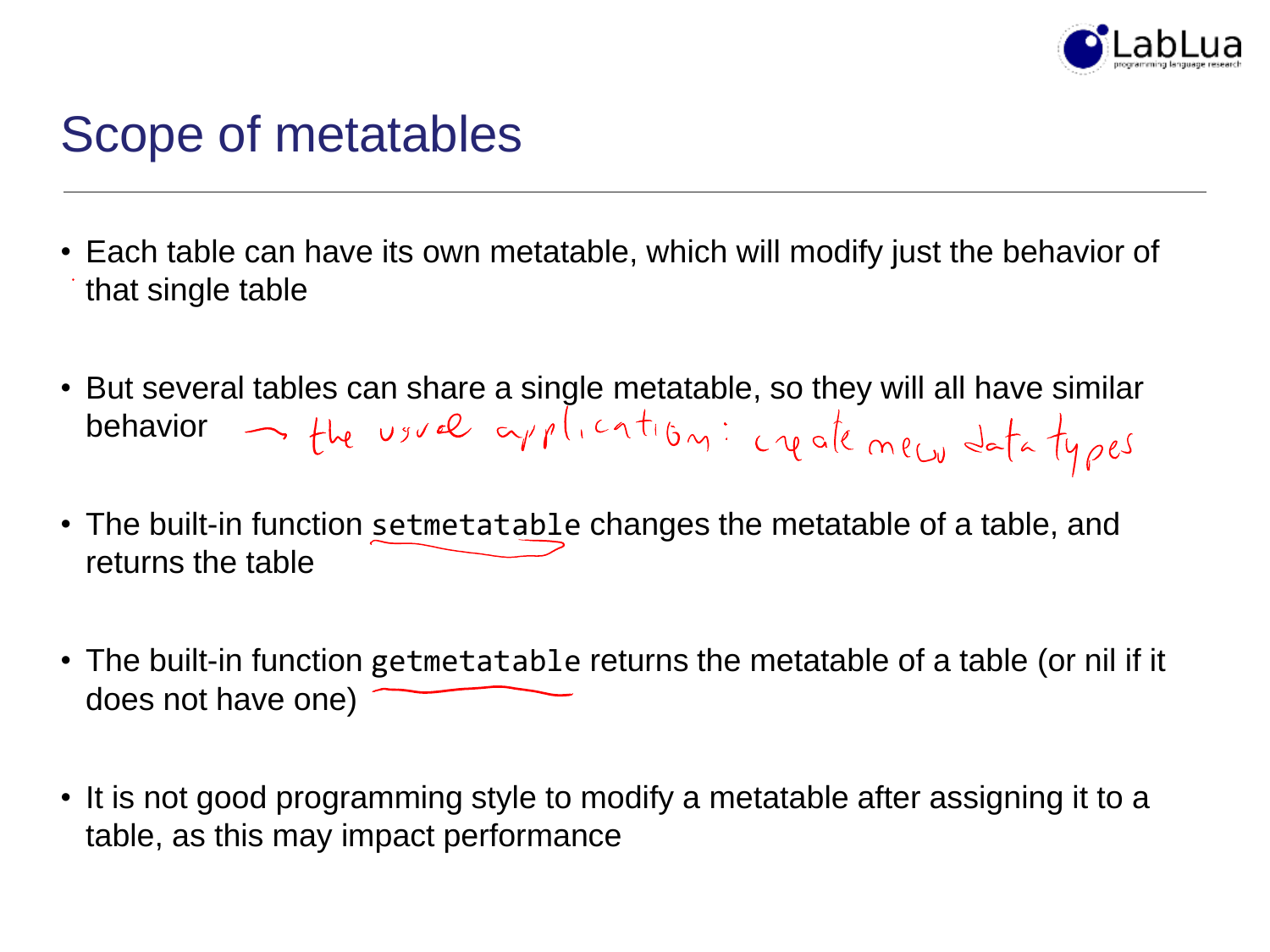

#### **Metamethods**

- You specify the operations that a metatable will modify by setting *metamethods*
- A metamethod is a function associated with a specially named field

• There are 19 metamethods: add, \_\_sub, \_\_mul, \_\_div, \_\_mod, \_\_pow, \_\_unm, \_\_concat, \_\_len, \_\_eq, \_\_lt, \_\_le, \_\_index, \_\_newindex, call,  $\;$  tostring,  $\;$  ipairs,  $\;$   $\;$  pairs,  $\;$   $\;$   $\;$  gc

• Almost all metamethods must be functions, except for index and newindex, which can also be tables; using a table for *index* is the basis of single-inheritance OO programming in Lua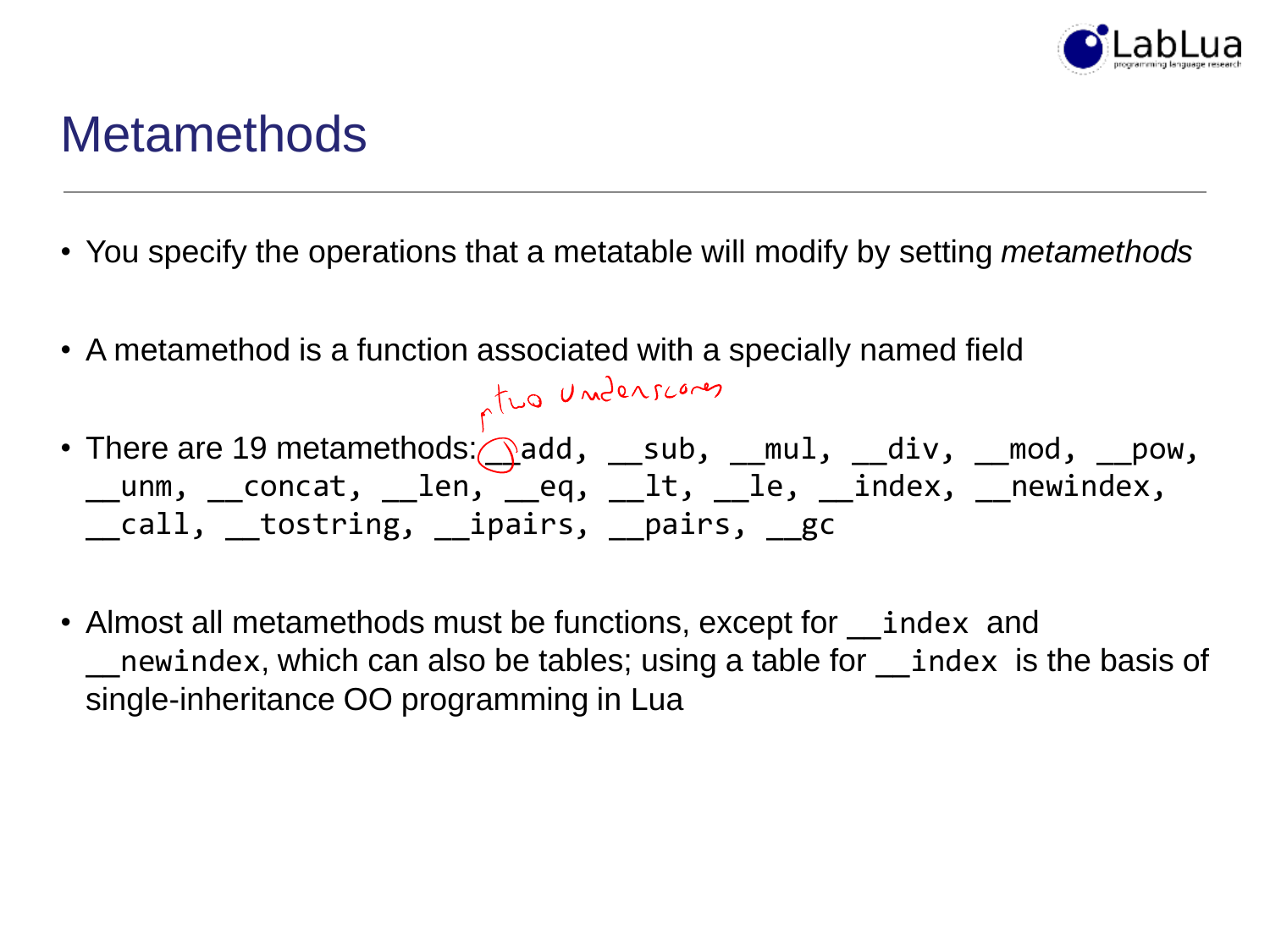

### Complex numbers

- As a motivating example, we will use metamethods to augment the complex numbers of unit 9 – Modules with several operations:
	- Addition to reals and other complex numbers with + (the same techniques will work for the other arithmetic operations)
	- Structural comparison for equality (two complex numbers are equal their real and imaginary parts are equal)
	- Modulus with #
	- Pretty-printing with tostring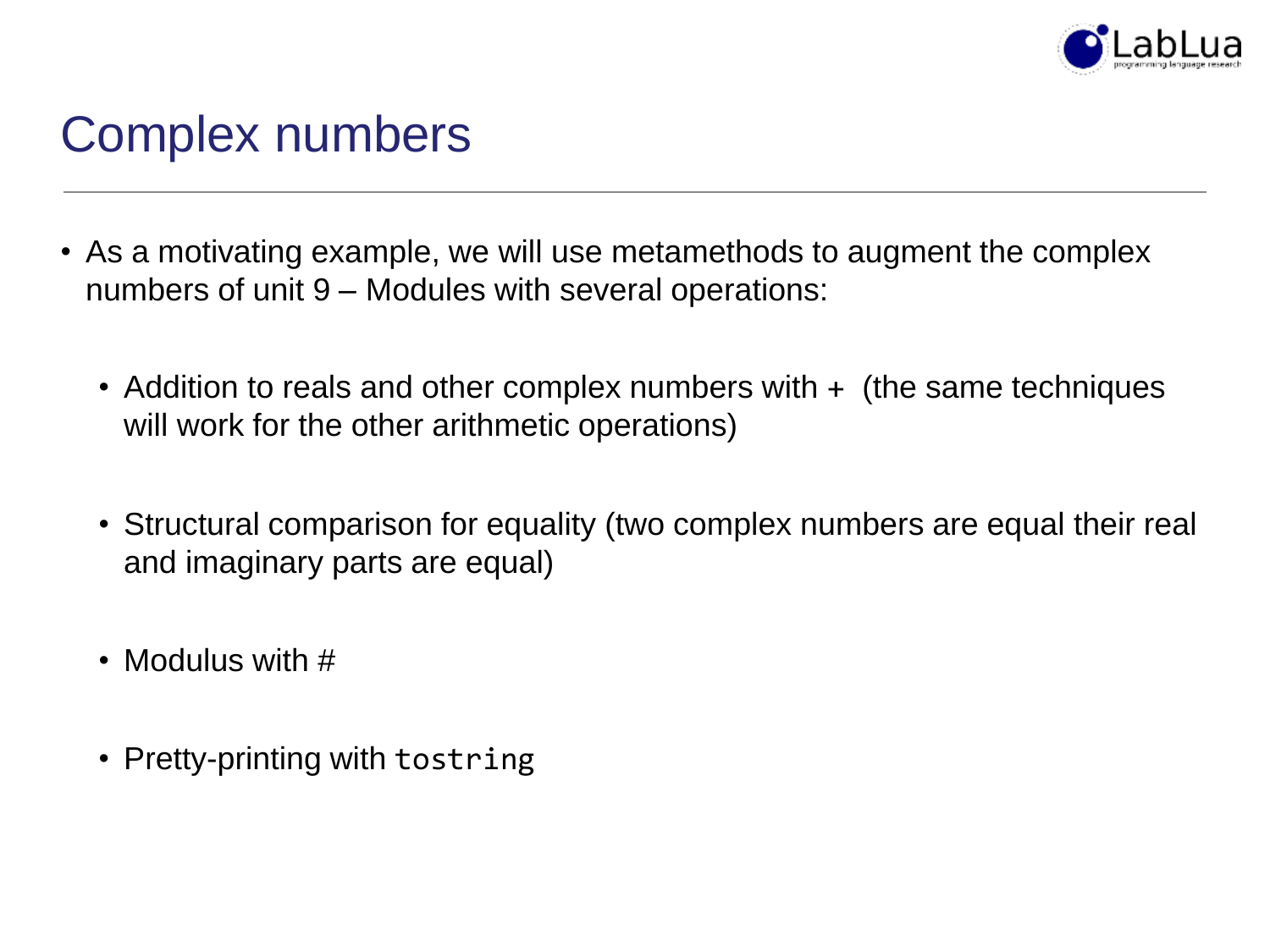

#### Sharing a metatable

• We first create a table private to the module and set it as the metatable for each complex number we create with new:

```
local mt = {}
local function new(r, i)
 return setmetatable({ real = r or 0, im = i or 0 }, mt)
end
```
• This metatable gives us a nice test to see if an arbitrary value is a complex number or not:

```
local function is_complex(v)
  return getmetatable(v) == mt
end
```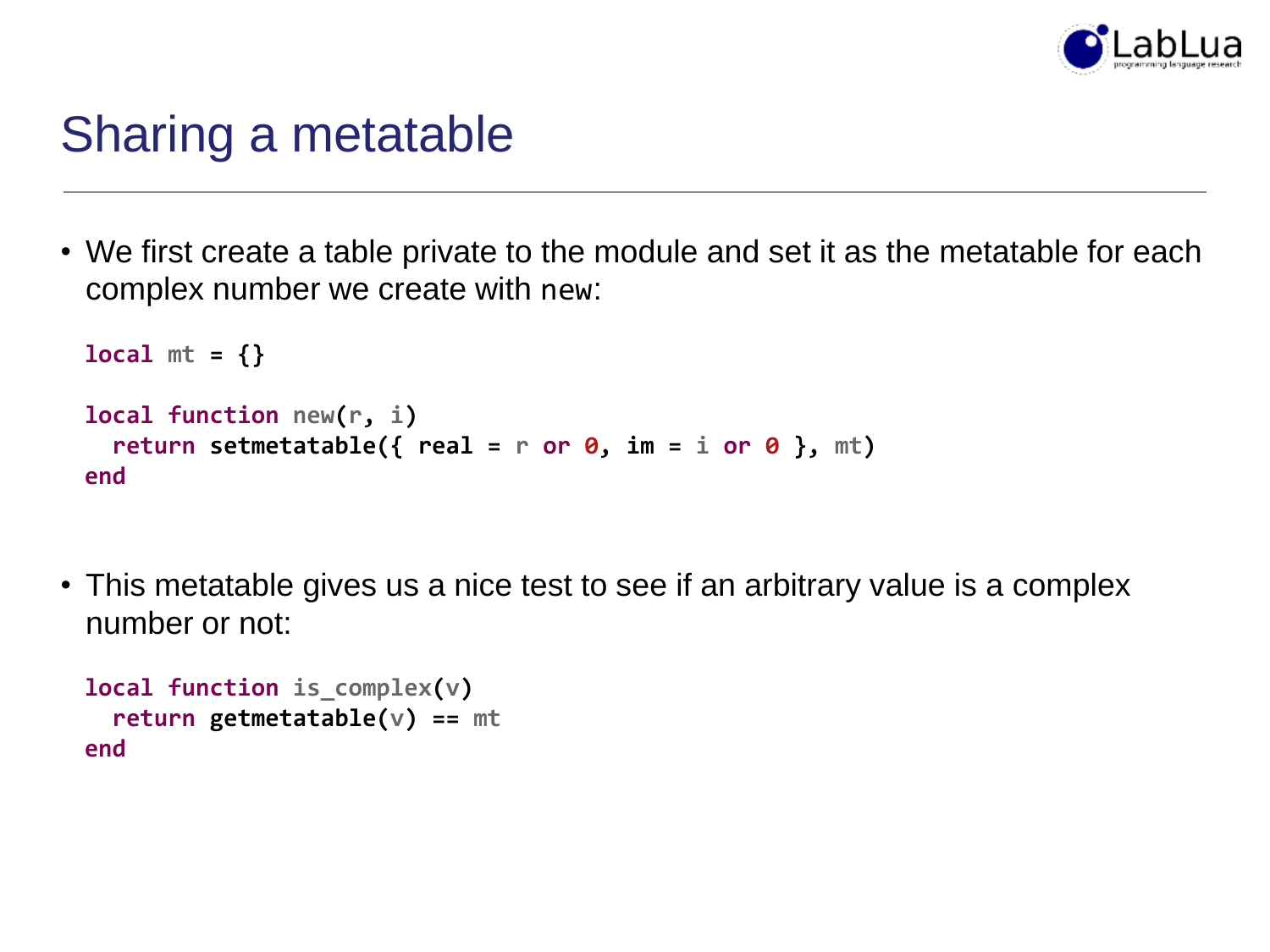

### Overloading + with \_add

• The add function already adds two complex numbers; if we assign it to the add field of the metatable, + will begin working with a pair of complex numbers:

```
local function add(c1, c2)
  return new(c1.real + c2.real, c1.im + c2.im)
end
mt. add = add
                                                  > c1 = complex.new(2, 3)> c2 = complex.new(1, 5)> cz = compressions, =,<br>> print(complex.tostring(c1 + c2))
                                                  3+8i
```
• Let us see what happens when we add a real to a complex:

```
> c3 = c1 + 5.\complex.lua:20: attempt to index local 'c2' (a number value)
stack traceback:
        .\complex.lua:20: in function '__add'
        stdin:1: in main chunk
        [C]: in ?
```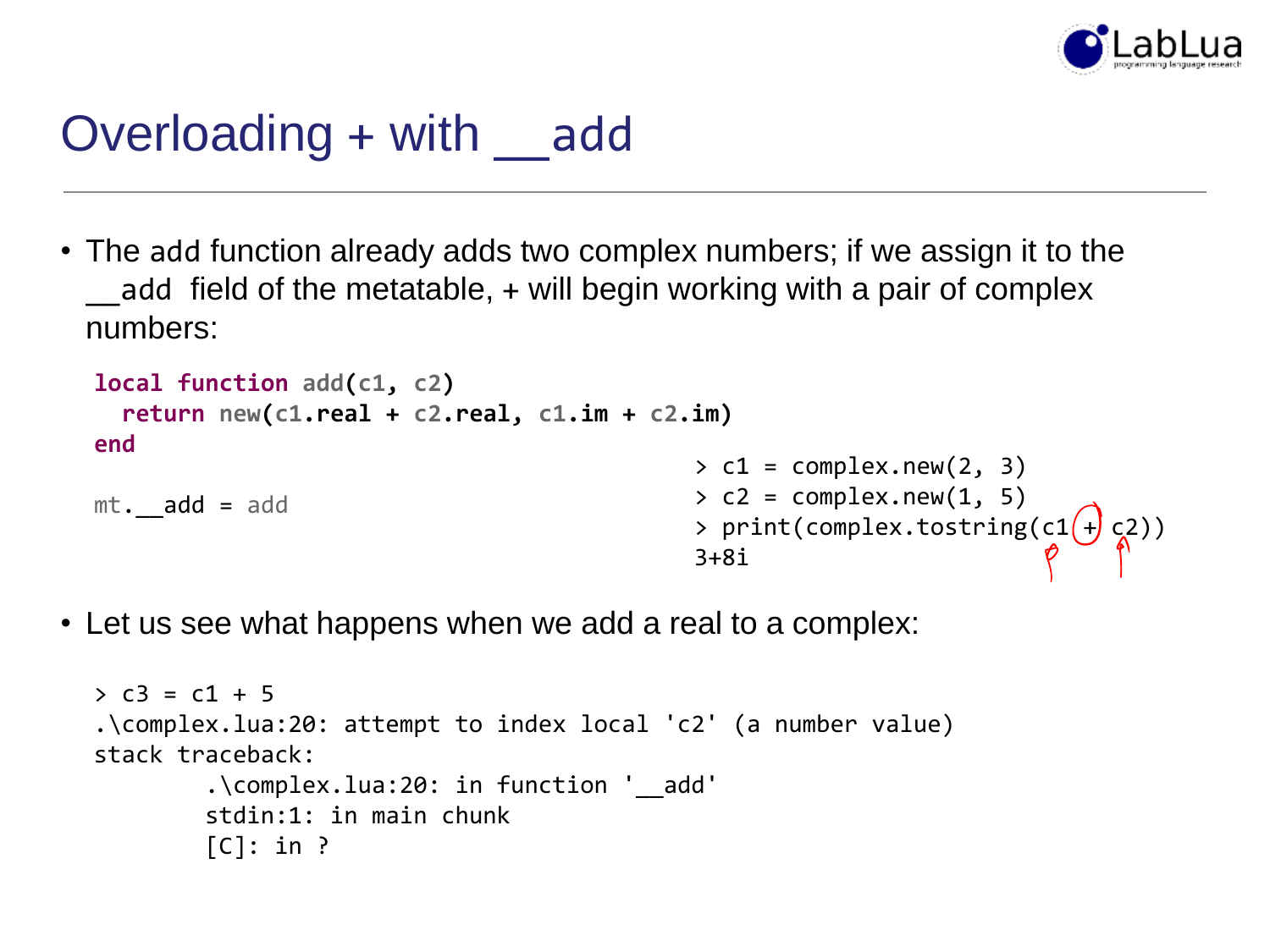

### Arithmetic resolution

• What is happening? Lua is calling the \_\_add metamethod of the complex number! If the left operand has an \_\_add metamethod Lua *will* call it. We can take advantage of that:

```
local function add(c1, c2)
  if not is_complex(c2) then
    return new(c1.real + c2, c1.im)
  end
 return new(c1.real + c2.real, c1.im + c2.im)
end
```
• Now adding a real to a complex works:

```
> c1 = complex.new(2, 3)> c3 = c1 + 5> print(complex.tostring(c3))
7+3i
```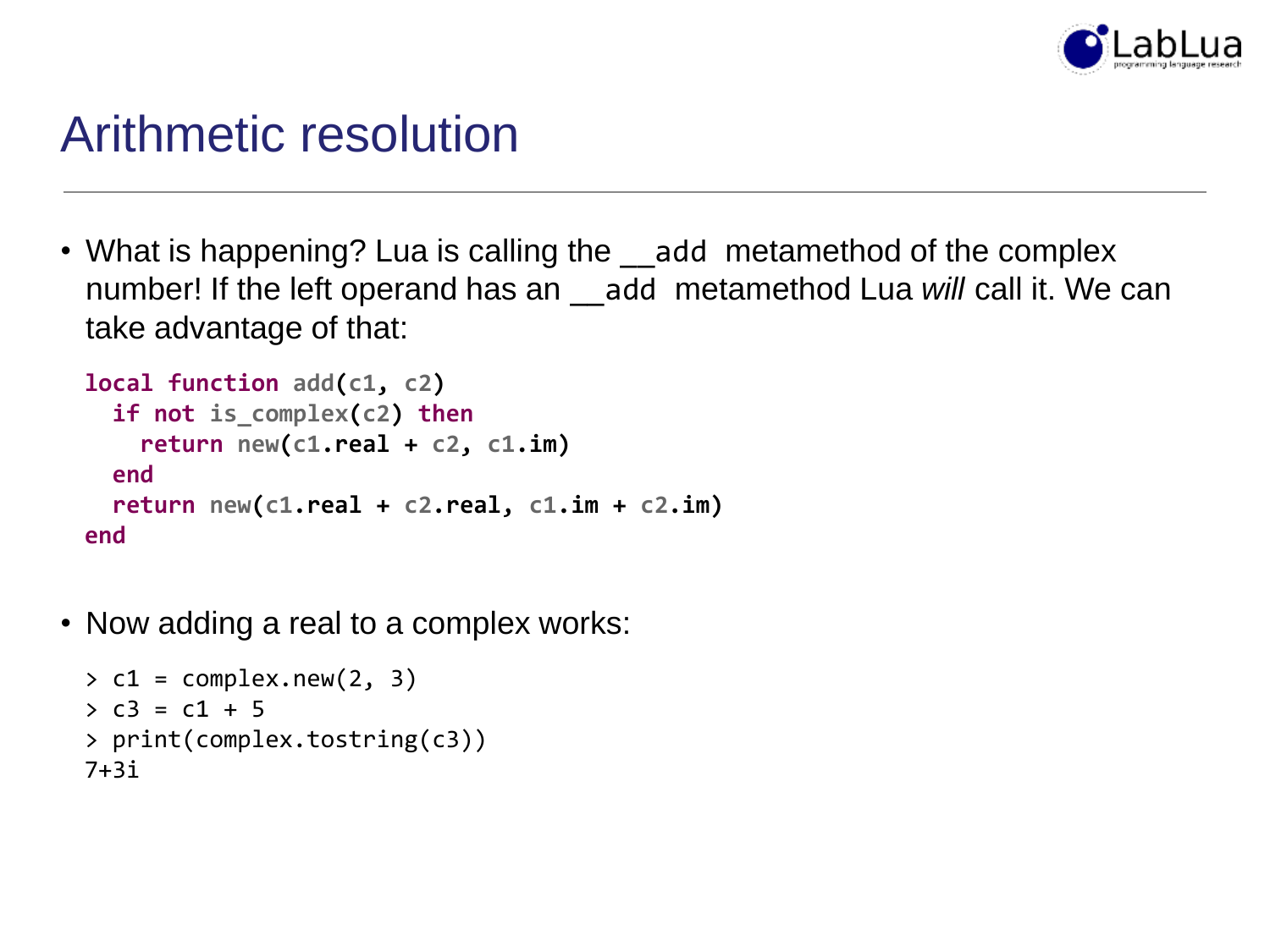

### Arithmetic resolution (2)

• What about adding a complex to a real?

```
> c3 = 5 + c1.\complex.lua:20: attempt to index local 'c1' (a number value)
stack traceback:
        .\complex.lua:20: in function '__add'
        stdin:1: in main chunk
        [C]: in ?
```
• If the left operand does not have a metamethod and the second has, Lua will call the metamethod of the second operand! This gives us the final form of add:

```
local function add(c1, c2)
  if not is_complex(c1) then
    return new(c2.real + c1, c2.im)
  end
  if not is_complex(c2) then
    return new(c1.real + c2, c1.im)
  end
  return new(c1.real + c2.real, c1.im + c2.im)
end
                                              > c3 = 5 + c1> print(complex.tostring(c3))
                                              7+3i
```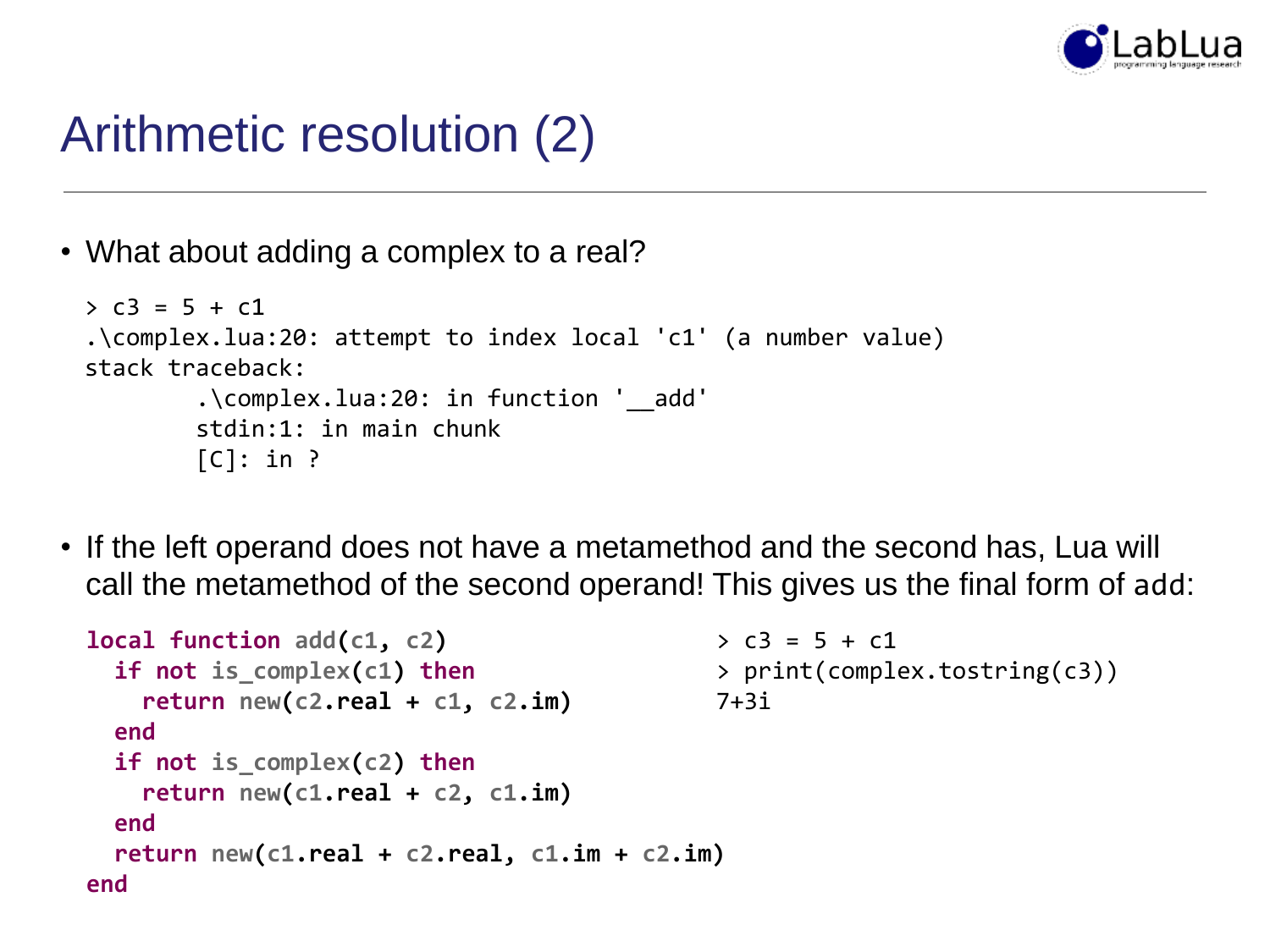

## **Equality**

- The metamethod eq controls both  $==$  and  $\sim=$
- It follows slightly different rules from arithmetic, as Lua will only call the metamethod if both operands have the same metatable. This gives us a simple implementation of equality for complex numbers:

```
local function eq(c1, c2)
  return (c1.real == c2.real) and (c1.im == c2.im)
end
mt. eq = eq
                                                       > c1 = complex.new(1, 2)> c2 = complex.new(2, 3)> c3 = complex.new(3, 5)> print(c1 + c2 == c3)true
                                                       > print(c1 \sim= c2)
                                                       true
```
• The disadvantage is that comparisons of complex numbers and reals will always be false, even if the imaginary part is zero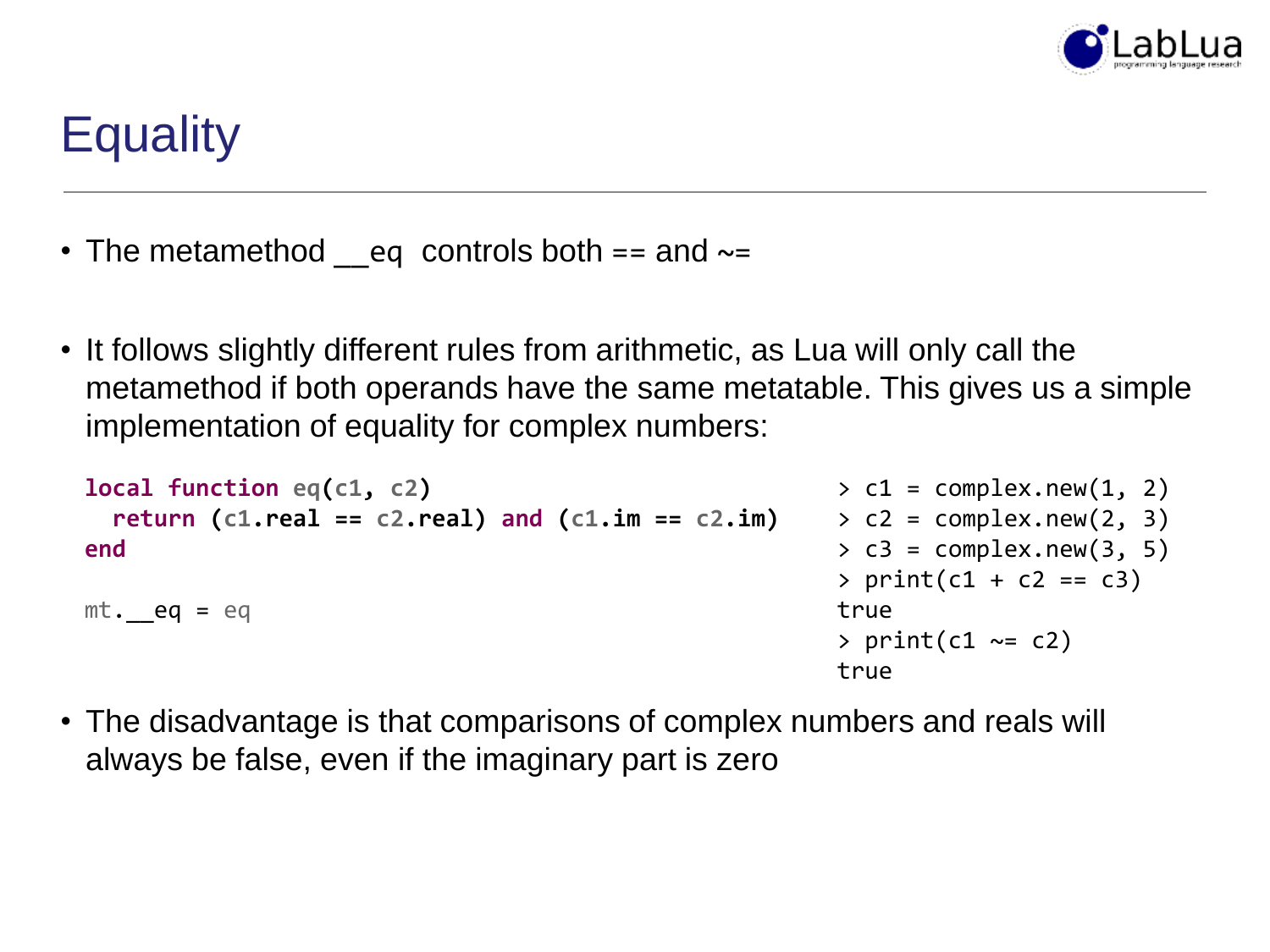

### Overloading # and tostring

• Both the \_\_len and \_\_tostring metamethods work in a similar way: they receive the table and should return their result; this makes adding them to our complex numbers straightforward:

```
• print uses tostring
 local function modulus(c)
   return math.sqrt(c.real * c.real + c.im * c.im)
 end
 mt. len = modulus
 local function tos(c)
   return tostring(c.real) .. "+" .. tostring(c.im) .. "i"
 end
 mt. tostring = tos
                                              > c1 = complex.new(3, 4)> print(#c1)
                                              5
                                              > print(tostring(c1))
                                              3+4i
                                              > print(c1)
                                              3+4i
```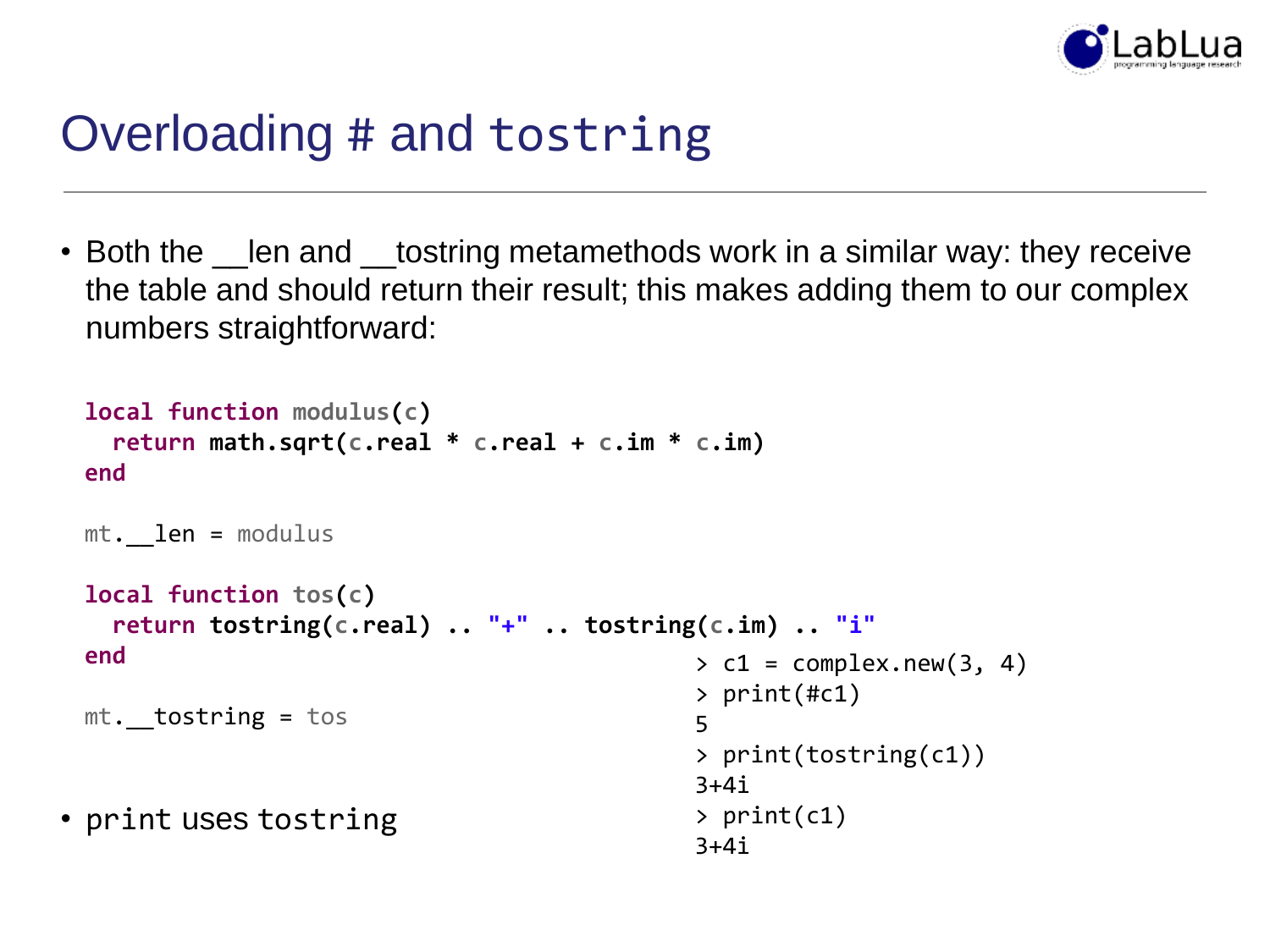

#### Relational operations

- The metamethod for  $\leftarrow$  ( $\_1$ t) works just like the arithmetic metamethods; for  $\rightarrow$ , lua uses Lt with the operands reversed  $h \geqslant a \Rightarrow a \leqslant b$
- The metamethod for  $\leq (-1e)$  also works like an arithmetic metamethod, but  $\epsilon$  = will use \_1t if \_1e is not available, reversing the operands and negating<br> $\frac{1}{2}$   $\frac{1}{2}$   $\frac{1}{2}$   $\frac{1}{2}$   $\frac{1}{2}$   $\frac{1}{2}$   $\frac{1}{2}$   $\frac{1}{2}$   $\frac{1}{2}$   $\frac{1}{2}$   $\frac{1}{2}$   $\frac{1}{2}$   $\frac{1}{2}$   $\frac{1}{2}$
- Why two metamethods, then? For *partial orders*:

```
local function le(c1, c2)
  if not is_complex(c1) then
    return (c1 <= c2.real) and (c2.im >= 0)
  end
  if not is_complex(c2) then
    return (c1.real <= c2) and (c2.im <= 0)
  end
  return (c1.real <= c2.real) and (c1.im <= c2.im)
end
m_t. le = le
                                              local function lt(c1, c2)
                                                return c1 <= c2 and not (c2 <= c1)
                                              end
                                              mt. lt = 1t
```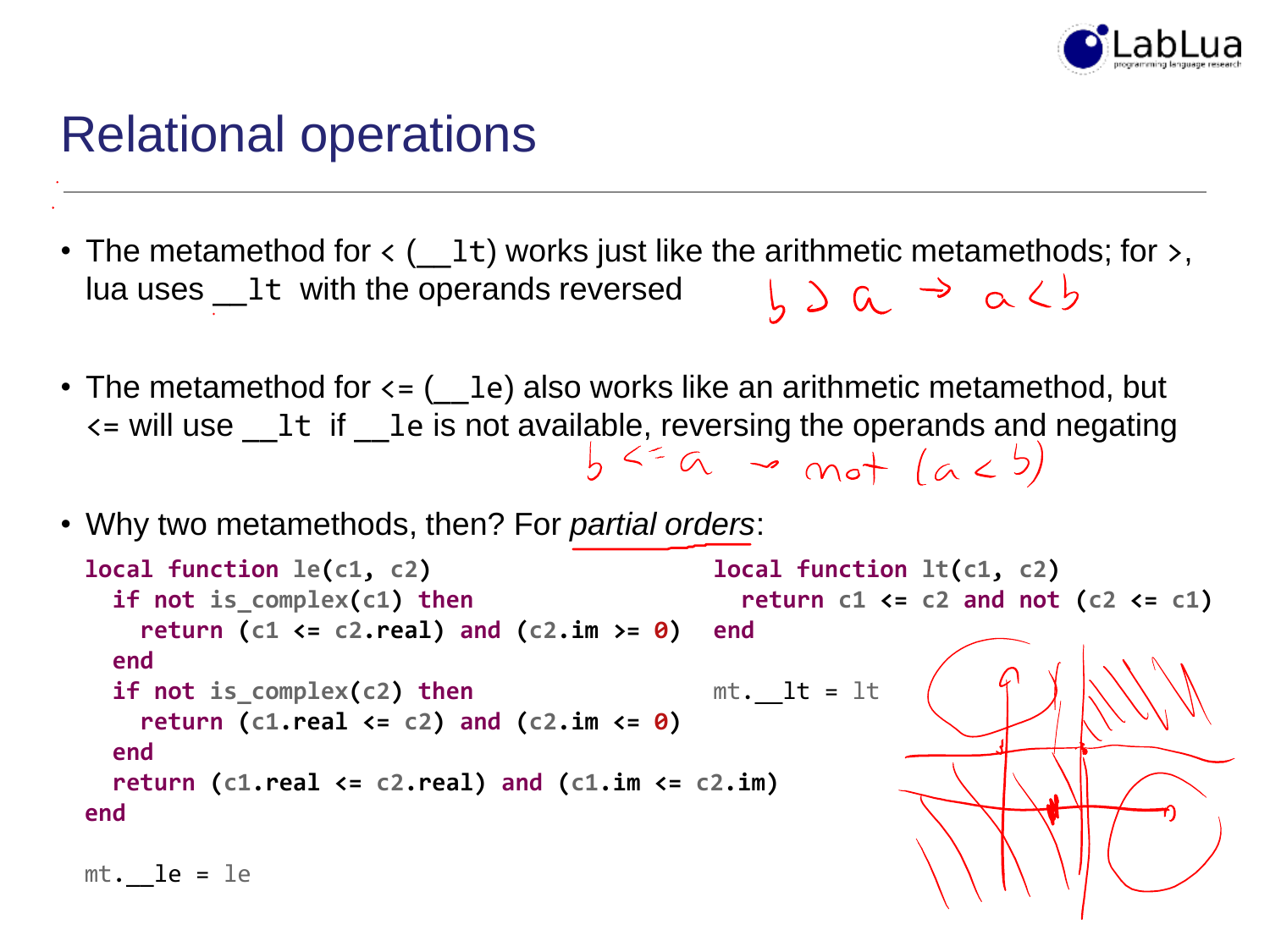

# index and newindex

- If the metatable has an \_\_index metamethod Lua will call it, passing the table and the key, whenever the key cannot be found; what the metamethod returns is the result of the indexing operation<br> $\iota_k$   $\iota_k$   $\iota_k$   $\iota_k$   $\iota_k$   $\iota_k$   $\iota_k$   $\iota_k$   $\iota_k$   $\iota_k$   $\iota_k$   $\iota_k$   $\iota_k$   $\iota_k$   $\iota_k$   $\iota_k$   $\iota_k$   $\iota_k$   $\iota_k$   $\iota_k$   $\iota_k$   $\iota_k$   $\iota_k$   $\iota_k$   $\iota_k$   $\iota_k$
- If the metatable has a *\_\_newindex* metamethod Lua will call it, passing the table, the key and the value, whenever Lua is assigning to a key that is not<br>present  $i \notin \{f(k) \leq m \}$   $\left\{ \binom{k}{k} \right\} = \bigvee_{k=0}^{\infty} \left( \frac{1}{k} \sum_{k=0}^{\infty} \binom{k}{k} \right)$ present
- A common application of both metamethods is to use them in concert with an an empty table to act as a *proxy* for another table; the proxy is kept empty so all indexing operations are intercepted
- Both \_\_index and \_\_newindex can be tables instead of functions; in this case Lua will redo the indexing operation on the this table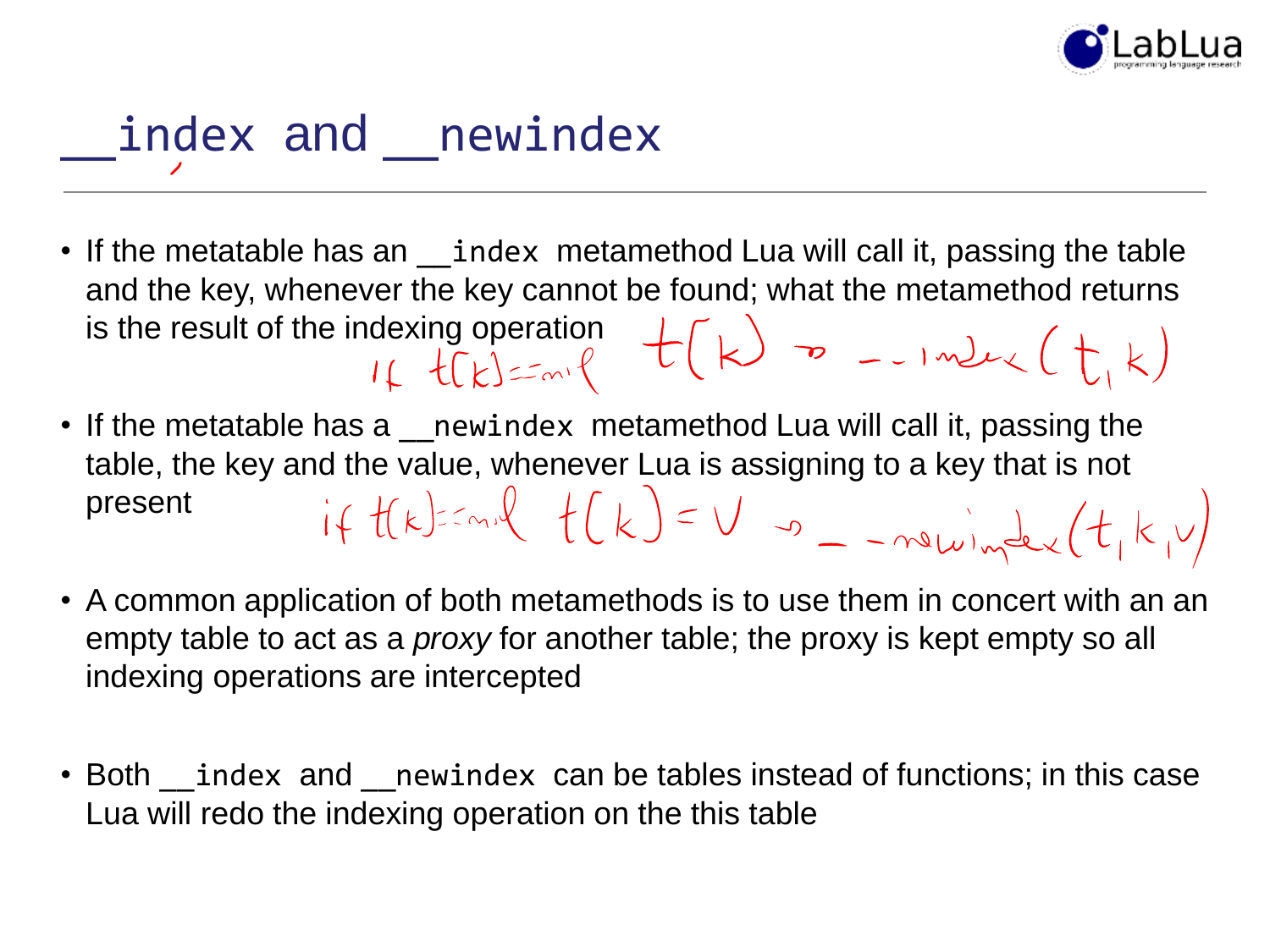

### A counting proxy

```
local mt = {}
function mt.__index(t, k)
 t. READS = t. READS + 1
 return t.__TABLE[k]
end
function mt. newindex(t, k, v)
 t. WRITES = t. WRITES + 1
 t. TABLE[k] = vend
local function track(t)
 local prox y = \{ TABLE = t, READS = 0, WRITES = 0}
 return setmetatable(proxy, mt)
end
return { track = track }
                                             > proxy = require "proxy"
                                             > t = proxy.train(k({})\rightarrow t.foo = 5
                                             > print(t.foo)
                                             5
                                             \rightarrow t.foo = 2
                                             > print(t.__READS, t.__WRITES)
                                             1 2
```